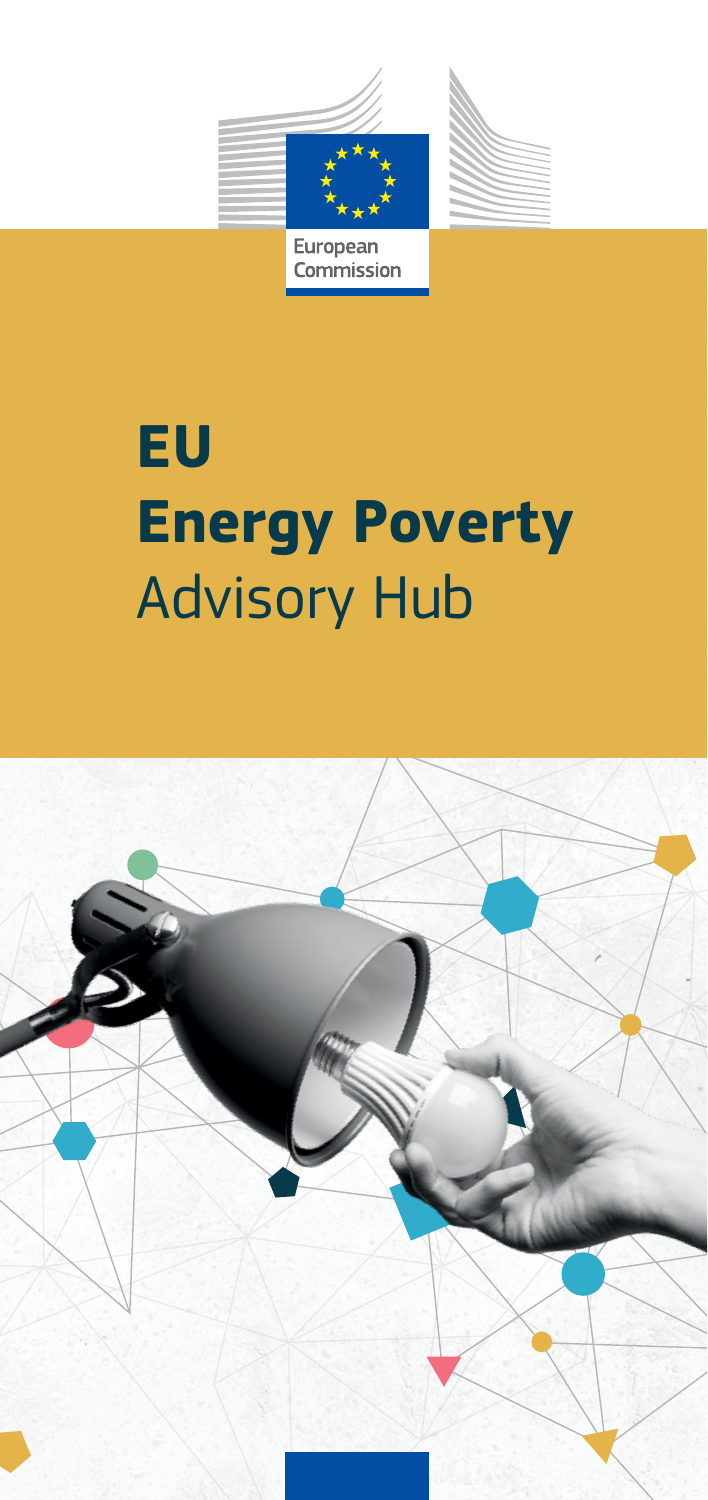

Awareness about energy poverty is growing across Europe. Energy Poverty Advisory Hub, the leading EU initiative run by the European Commission at the request of the European Parliament, is a collaborative network of stakeholders aiming to eradicate energy poverty and accelerate the just energy transition of European local governments.

Our mission is to be the centre of energy poverty expertise in Europe for local governments and all stakeholders interested in taking action to combat energy poverty in Europe.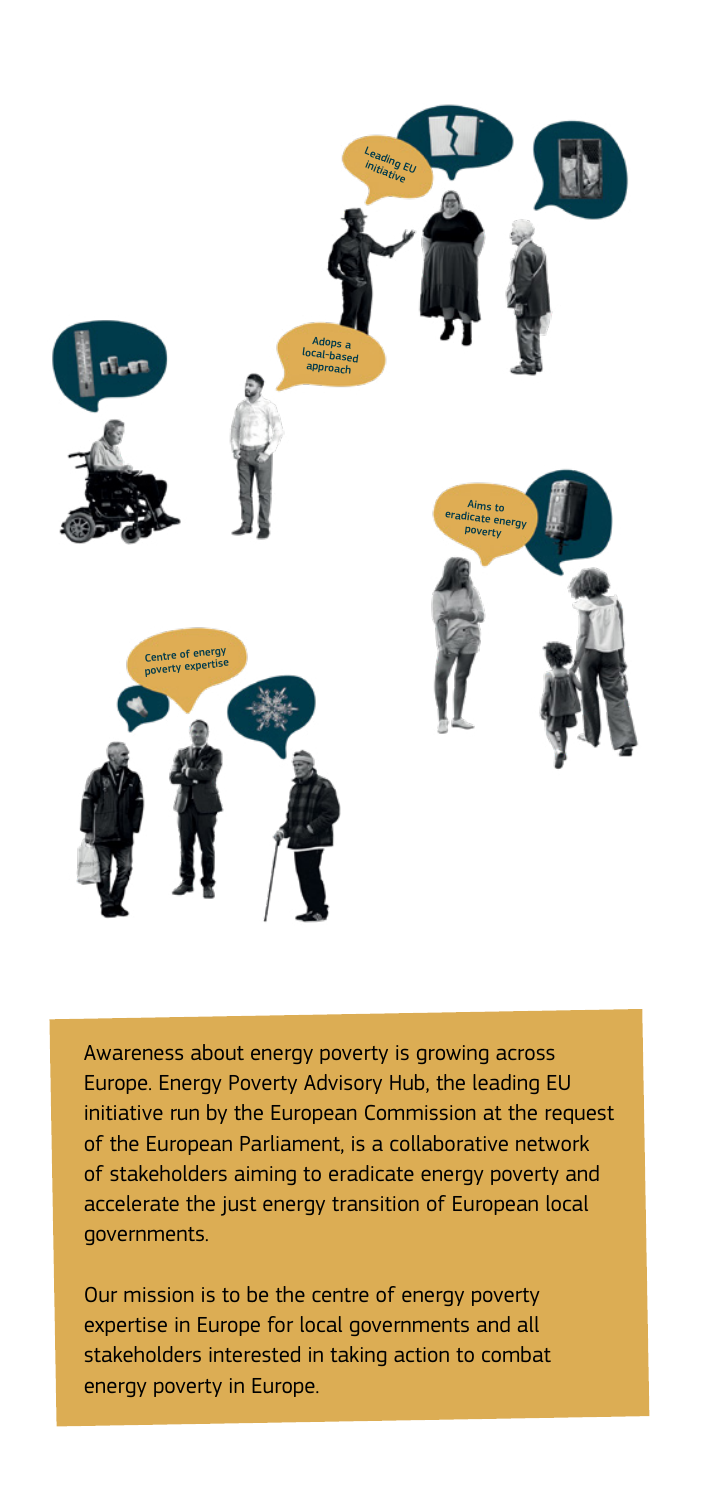#### Over 34 million people in European Union are experiencing energy poverty to various degree, with the most vulnerable groups being the most affected.

Energy poverty can occur in many forms: when the energy bills represent a high percentage of consumers' income affecting their capacity to cover other expenses; when consumers are forced to reduce the energy consumption of their household. Low incomes, inefficient buildings and appliances, specific energy needs contribute to the challenge.

These conditions can affect people physical and mental health and well-being.



Adequate warmth, cooling, lighting and energy to power appliances are essential services needed to guarantee a decent standard of living.

Easy access to energy services empowers the citizens to fulfil their potential and enhances social inclusion.

Awareness about energy poverty is growing across Europe. The Energy Poverty Advisory Hub (EPAH) is a collaborative network of stakeholders aiming to eradicate energy poverty and accelerate the just energy transition of European local governments.

Our mission is to be the centre of energy poverty expertise in Europe for local governments and all stakeholders interested in taking action to combat energy poverty in Europe.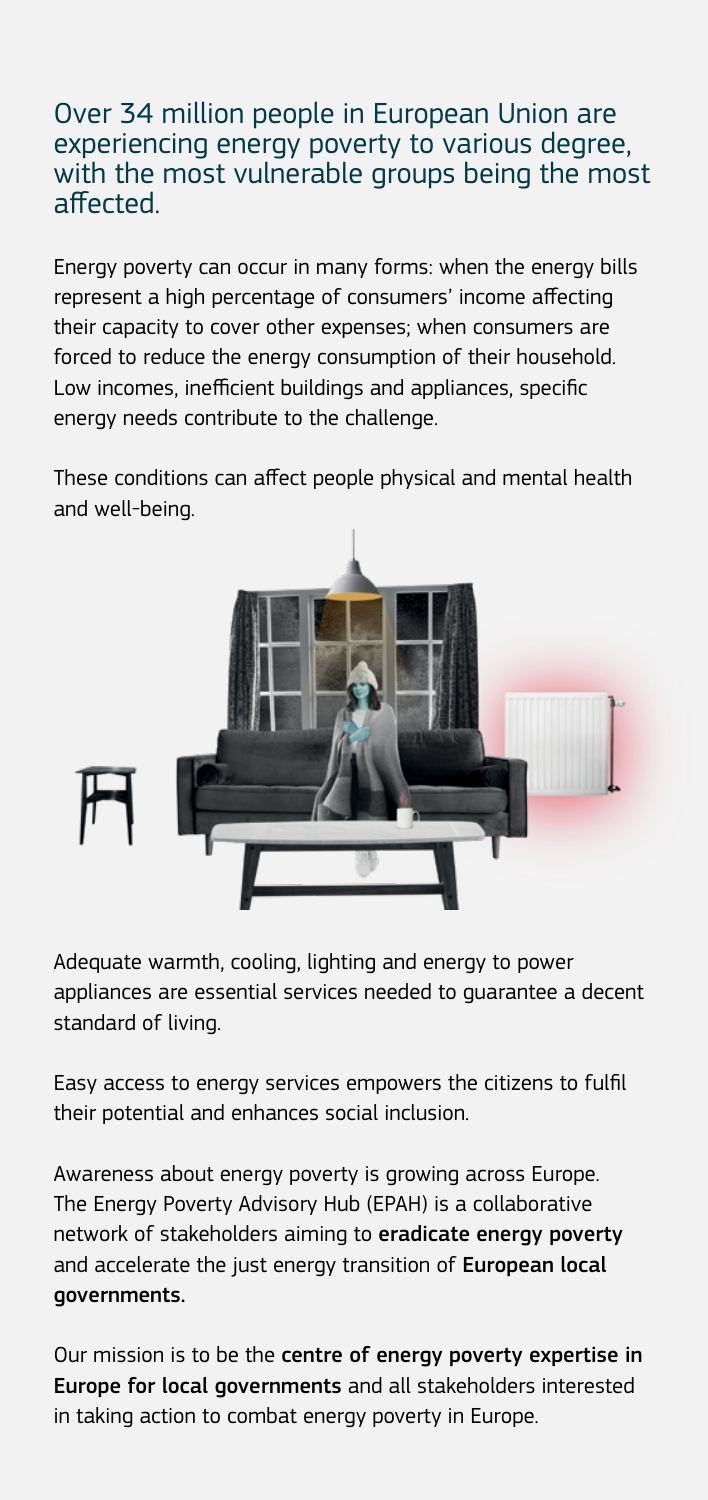## **Visit our platform to**

#### Discover local actions

Different European cities, villages and towns already started to address Energy poverty adopting a local approach that fits the needs of the communities. You can read the "Tackling energy poverty through local actions - Inspiring cases from across Europe" and explore the online EPAH ATLAS to get inspired by many case studies and local measures.



Do you know other inspirational energy poverty projects or measures?<br>Submit them to the **Atlas**.

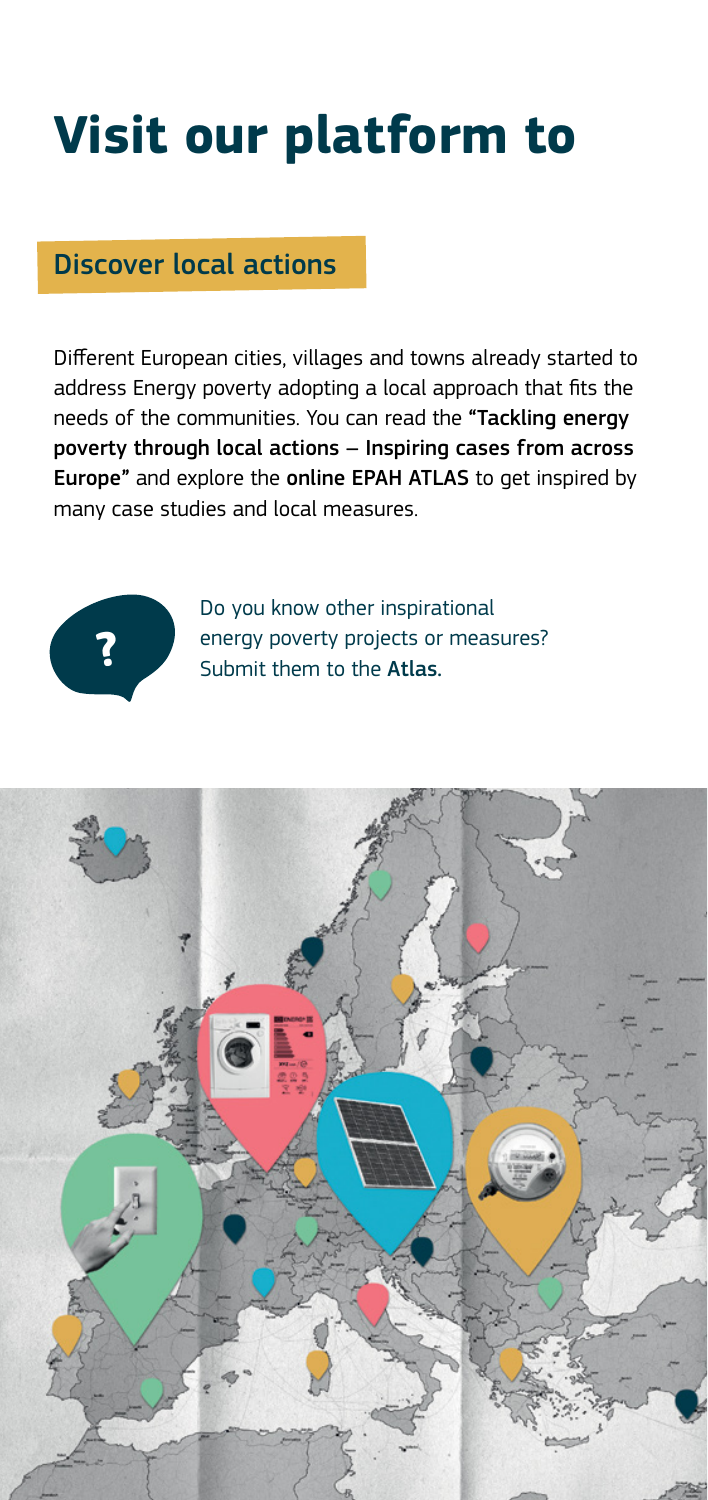#### Learn about energy poverty and mitigation

Understanding, measuring, and monitoring energy poverty is an important step to alleviate it. Free access to tools can guide you in the process. Three open online training courses will enable participants to enhance skills and competences in order to develop their own approach to combat energy poverty. You will have access to a set of indicators for assessing the status of energy poverty at a local scale (developed by the Covenant of Mayor's, EPAH and the Joint Research Centre).

#### Initiate your own local approach

Addressing energy poverty is a priority but often face complex challenges. Does your city or municipality want to launch a local action on energy poverty, and need guidance? EPAH helpdesk will point you in the right direction. Moreover, you will have the chance to apply to two open calls in the upcoming years to support local authorities and municipalities. Selected cities will be guided by expert organisations and the EPAH team to implement their plan.